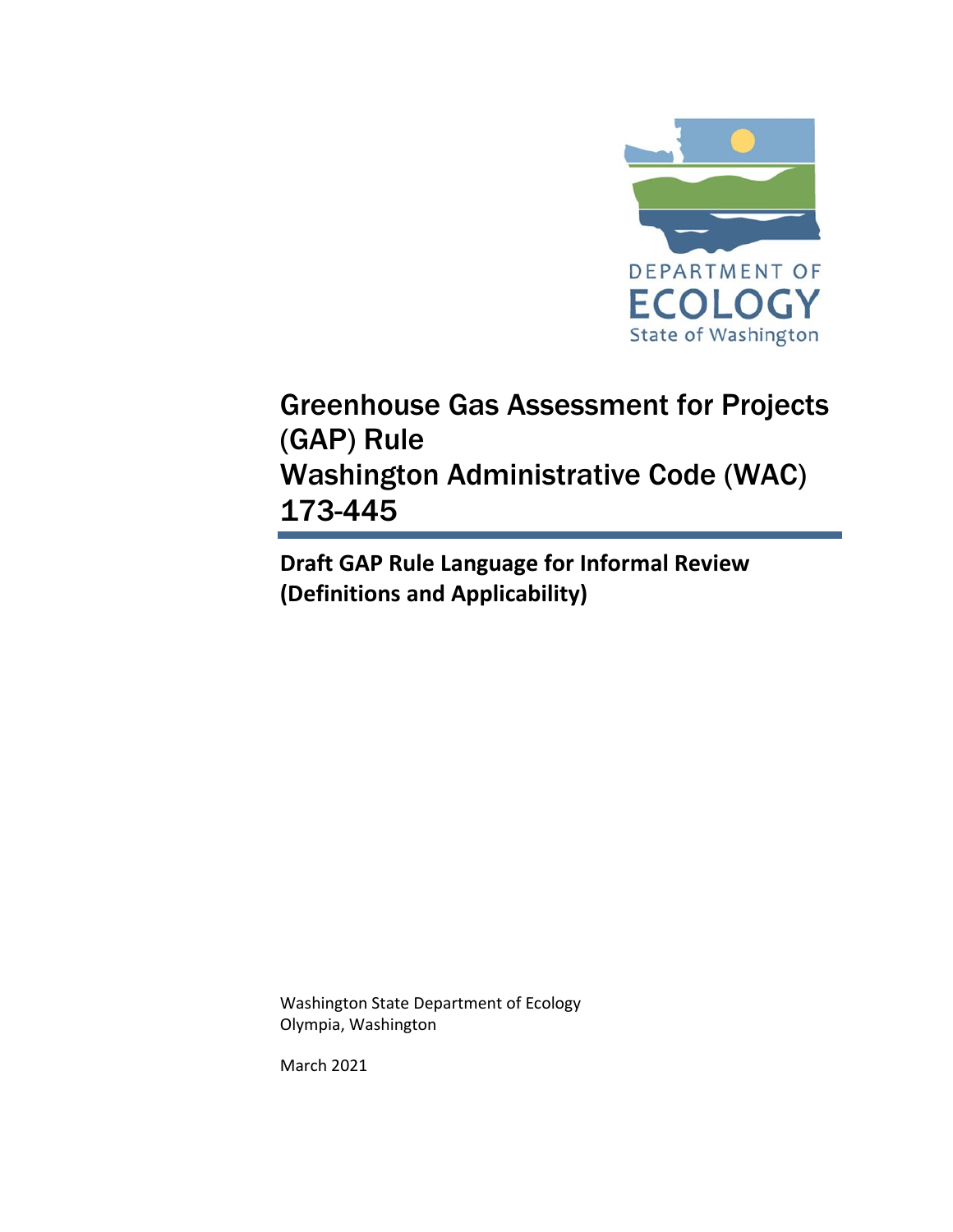### **Contact Information**

Fran Sant Rulemaking Lead [gap-rule@ecy.wa.gov](mailto:gap-rule@ecy.wa.gov?subject=WAC%20173-445%20Rulemaking) 360-407-6004

**Website:** [https://ecology.wa.gov/Regulations-Permits/Laws-rules-rulemaking/Rulemaking/WAC-](https://ecology.wa.gov/Regulations-Permits/Laws-rules-rulemaking/Rulemaking/WAC-173-445)[173-445](https://ecology.wa.gov/Regulations-Permits/Laws-rules-rulemaking/Rulemaking/WAC-173-445)

## **ADA Accessibility**

The Department of Ecology is committed to providing people with disabilities access to information and services by meeting or exceeding the requirements of the Americans with Disabilities Act (ADA), Section 504 and 508 of the Rehabilitation Act, and Washington State Policy #188.

To request an ADA accommodation, contact Ecology by phone at 360-407-6004 or email at [gap](mailto:gap-rule@ecy.wa.gov?subject=WAC%20173-445%20Rulemaking)[rule@ecy.wa.gov.](mailto:gap-rule@ecy.wa.gov?subject=WAC%20173-445%20Rulemaking) For Washington Relay Service or TTY call 711 or 877-833-6341. Visit Ecology's [website](https://ecology.wa.gov/About-us/Accountability-transparency/Our-website/Accessibility) for more information.

#### **Accesibilidad ADA**

El Departamento de Ecología se compromete a proporcionar a las personas con discapacidades acceso a información y servicios al cumplir o exceder los requisitos de la Ley para Estadounidenses con Discapacidades (ADA), Secciones 504 y 508 del Acto de Rehabilitación, y la Política del Estado de Washington #188.

Para solicitar acomodación ADA, comuníquese con Ecología por teléfono al 360-407-6004 o por correo electrónico [gap-rule@ecy.wa.gov.](mailto:gap-rule@ecy.wa.gov?subject=WAC%20173-445%20Rulemaking) Para Servicio de Retransmisión de Washington o TTY llame al 711 o 877-833-6341. Visite el [sitio web de Ecología](https://ecology.wa.gov/About-us/Accountability-transparency/Accessibility) (en inglés) para más información.

#### **ADA**可及性

按照美國殘疾人法(ADA)、康復法第504款和508款及華盛頓州第188號政策的要求,生態環保 署致力為殘疾人士提供獲取信息和服務的渠道。

如需ADA便利服務,請致電360-407-6004 或發郵件至 [gap-rule@ecy.wa.gov](mailto:gap-rule@ecy.wa.gov?subject=WAC%20173-445%20Rulemaking)聯繫生態署。耳聾 及聽力障礙人士如需華盛頓中繼服務 (WA Relay Service) 或文本電話 (TTY), 請撥打711或 877-833-6341。更多詳情請瀏覽生態署網站。

### ADA **에 근거한 도움요청**

주환경부는 지체자유자 보호법, 재활법 504/508조, 주정책 188조에 의거하여 정보혹은 각종서비스를 기준치 이상으로 제공할것을 다짐한다.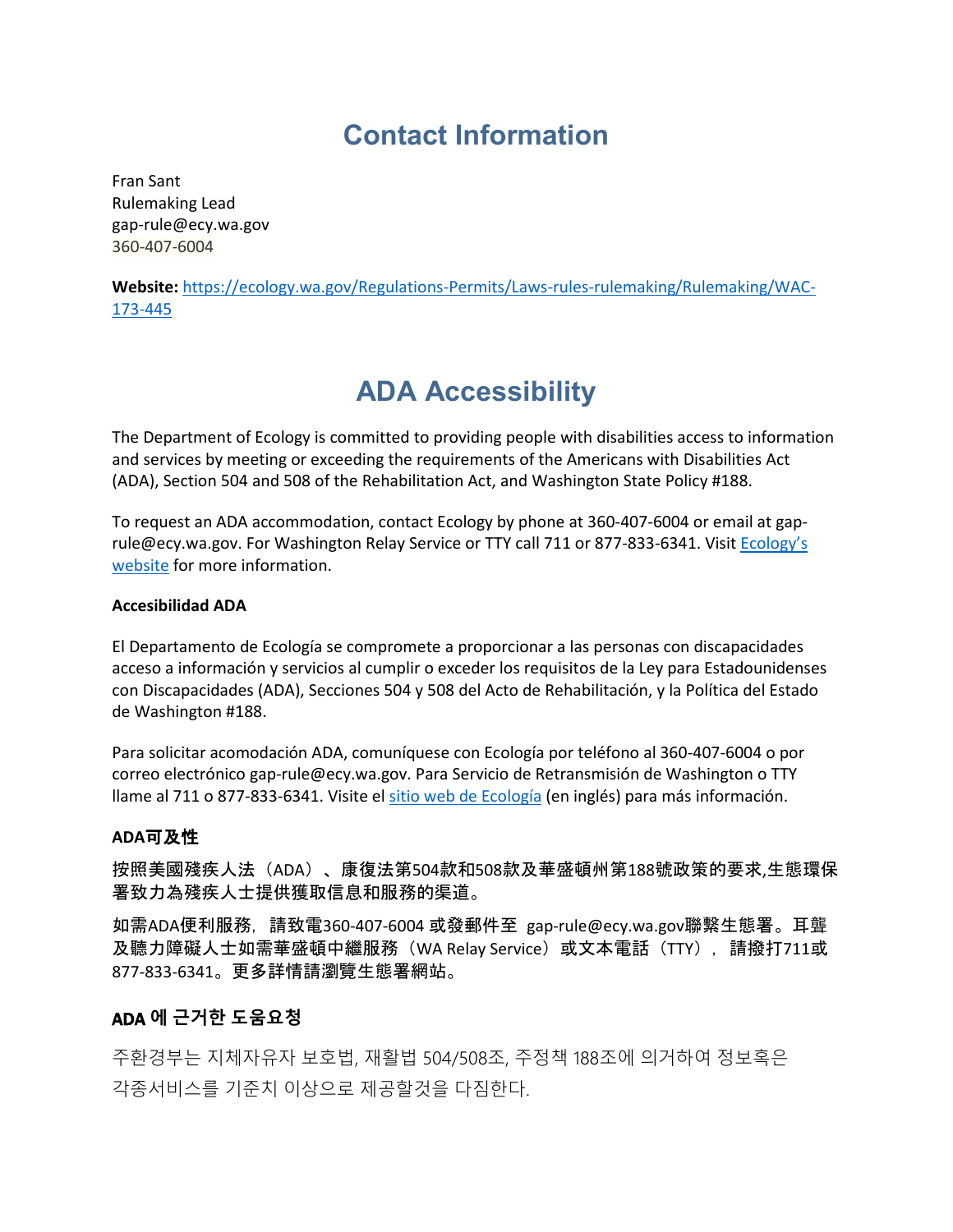ADA 에 도움이 되는 자료를 요청할시에는 전화 360-407-6004, 혹은 이메일 [gap](mailto:gap-rule@ecy.wa.gov?subject=WAC%20173-445%20Rulemaking)[rule@ecy.wa.gov](mailto:gap-rule@ecy.wa.gov?subject=WAC%20173-445%20Rulemaking), 혹은Washington Relay Service 혹은 TTY 오 연결하여 711 혹은 877-833- 6341. 좀더 자세한 사항은 [Ecology's website.](https://ecology.wa.gov/About-us/Accountability-transparency/Accessibility)

### **Khả năng tiếp cận ADA**

Bộ Môi Sinh cam kết cung cấp cho người khuyết tật quyền truy cập thông tin và dịch vụ bằng cách đáp ứng hoặc vượt quá các quy định của Đạo Luật Khuyết Tật-Americans with Disabilitities Act (ADA), Mục 504 và 508 của Đạo Luật Phục Hồi Chức Năng, và Chính Sách #188 của bang Washington.

Nếu qúy vị cần giúp đỡ cho người khuyết tật, xin liên hệ với Bộ Môi Sinh tại 360-407-6004 hoặc gửi điện thư theo địa chỉ tên.họ[@ecy.wa.gov](mailto:t%C3%AAn.ho%CC%A3@ecy.wa.gov). Người khiếm thính, xin gọi Washington Relay Service số 711. Người khuyết tật nói, xin gọi TTY số 877-833-6341. Để biết thêm thông tin xin truy cậ[p trang](https://ecology.wa.gov/About-us/Accountability-transparency/Accessibility)  mạng Bộ [Môi Sinh.](https://ecology.wa.gov/About-us/Accountability-transparency/Accessibility)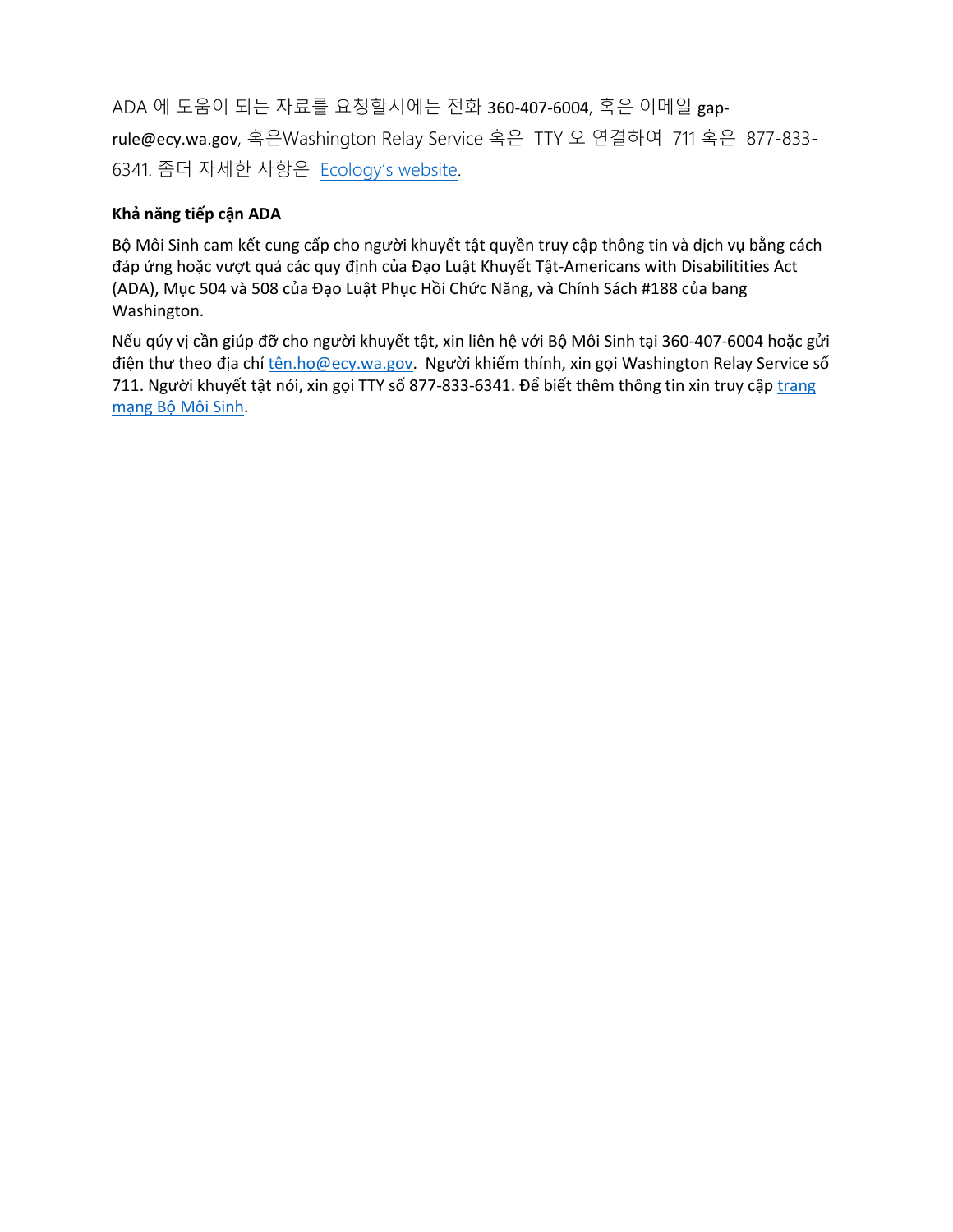# **Definitions**

- (1) "Activity data" means a measurement or estimate used to calculate greenhouse gas emissions. This includes but is not limited to: organic compound mass or volume, flow rate, combustion unit rating, input use, output generation, and electricity use.
- (2) "Actual emissions" means the actual rate of emissions in metric tons per year of any greenhouse gas emitted from a project over the preceding calendar year. Actual emissions shall be calculated using each emissions unit's actual operating hours, production rates, and types of emissions during the preceding calendar year.
- (3) "Applicability level" means the amount of an activity for a project, or combination of activities, that if met or exceeded means the project is subject to this rule.
- (4) "Carbon dioxide equivalent" or "CO<sub>2</sub>e" means a metric measure used to compare the emissions from various greenhouse gases based upon their global warming potential.
- (5) "Facility" has the same meaning as given in [WAC 173-441-020.](https://apps.leg.wa.gov/WAc/default.aspx?cite=173-441-020) Facility, with respect to an electric power system, organic compound transmission pipeline system, or organic compound pipeline distribution system means the entire electric power system, organic compound transmission pipeline system, or organic compound pipeline distribution system under common ownership or control in Washington state.
- (6) "Global warming potential" or "GWP" means a measure of how much energy the emissions of a greenhouse gas will absorb over a given period of time, relative to the emissions of the same amount of  $CO<sub>2</sub>$ .
- (7) "Greenhouse gas," "greenhouse gases," "GHG," and "GHGs" includes carbon dioxide, methane, nitrous oxide, hydrofluorocarbons, perfluorocarbons, and sulfur hexafluoride. Greenhouse gas also includes any other gas or gases designated by ecology by rule in Table A-1 in [WAC 173-441-040.](https://apps.leg.wa.gov/wac/default.aspx?cite=173-441-040)
- (8) "Input" or "feedstock" means a material or energy flow that enters a unit process. As used in the International Organization for Standardization lifecycle assessment, this including raw materials, intermediate products and co-products.
- (9) "Organic compound" means any of a large class of chemical compounds in which one or more atoms of carbon are covalently linked to atoms of other elements, most commonly hydrogen, oxygen, or nitrogen. Fossil fuels, biofuels, biomass, hydrocarbons, petrochemicals, and alcohols are organic compounds. The following are not considered organic compounds for purposes of this rule: carbides, carbonates, cyanides, carbon monoxide, carbon dioxide, foods, medicines, or other substances intended for human or animal consumption, unprocessed or processed biogenic inputs or outputs that are not intended for combustion such as finished wood products or textiles. Waste products are not included in this exemption.
- (10) "Output" or "product" means a material or energy flow that leaves a unit process. As used in the International Organization for Standardization life cycle assessment, products and materials include raw materials, intermediate products, co-products and releases.
- (11) "Potential to emit" or "PTE" means the maximum capacity of a source to emit a greenhouse gas under its physical and operational design. Any physical or operational limitation on the capacity of the source to emit a greenhouse gas, including air pollution control equipment and restrictions on hours of operation or on the type or amount of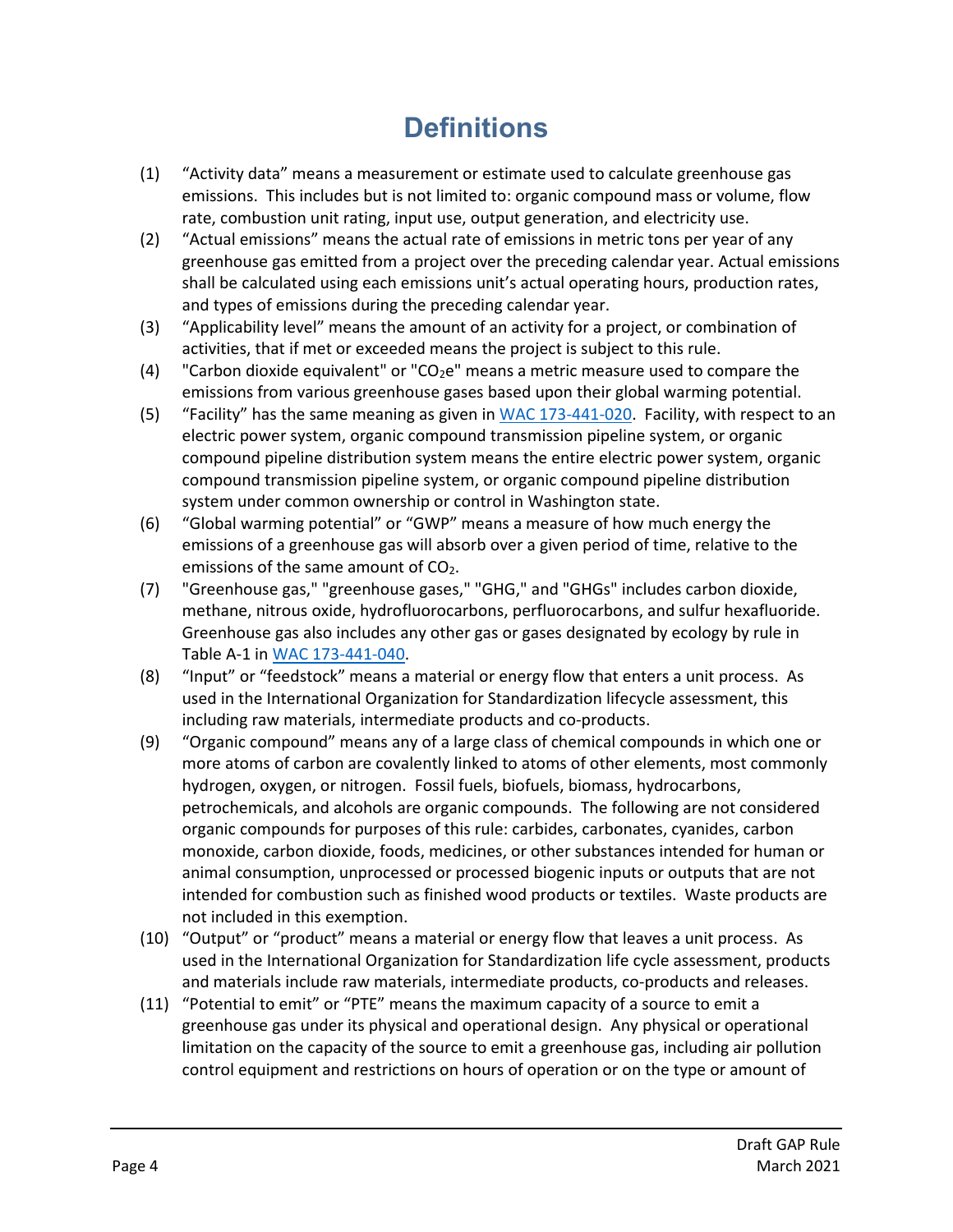material combusted, stored, or processed, may be treated as part of its design only if the limitation or the effect it would have on emissions is enforceable.

- (12) "Project" means a proposed action by a private individual, entity, or public agency. A project includes all project facilities, transportation, inputs, outputs, and related actions.
- (13) "Project facility" or "project facilities" means one or more facilities under operational control of the applicant that are associated with the project. Project facility only means the emissions sources and processes modified by the project for projects that include an existing facility.

# **Applicability**

- (1) **Requirements.** The applicant for any project that meets or exceeds the applicability level established in subsection (2) of this section must complete an environmental assessment of the project and a mitigation plan as described this rule. Applicants or lead agencies may, at their discretion, use the methods established in this rule if the project does not meet the applicability level established in subsection (2) of this section.
- (2) **Applicability level.** The applicability amount is calculated by summing all the values calculated in subsections  $(2)(a)$ ,  $(b)$ , and  $(c)$  of this section. Projects that use multiple emissions types, units, or organic compounds must calculate the applicability amount for each applicable emissions type, unit, or organic compound separately then sum all. The applicability level is pass or fail, so the applicant may cease calculations under this section once the applicability level is met. All calculations must be on an annual potential to emit basis and include all applicable GHGs using the GWPs in [WAC 173-441-040.](https://apps.leg.wa.gov/wac/default.aspx?cite=173-441-040) Us[e WAC 173-](https://apps.leg.wa.gov/wac/default.aspx?cite=173-441-080) [441-080](https://apps.leg.wa.gov/wac/default.aspx?cite=173-441-080) for any necessary unit conversions.
	- (a) **Organic compounds applicability level.** Use the following methods to calculate the applicability level for each organic compound. All organic compounds related to the project are part of the organic compound applicability level, including materials combusted, oxidized, or otherwise used at the project facility, inputs used by the project, and outputs from the project. The organic compounds applicability level is the sum of the values calculated for each applicable organic compound or process described in this subsection. Each unit of mass, volume, or rating of an organic compound should only be counted once if used for multiple purposes, but if the project converts an organic compound into a different organic compound, then both must be included in the organic compounds applicability level. The methods must be used in order beginning with subsection (2)(a)(i) of this section.
		- (i) Organic compounds listed in Table 1 of this section must use Table 1 to determine the project's organic compound applicability level. Projects that measure potential to emit on multiple bases must use the method from subsection (2)(a)(i) of this section that results in the higher organic compound applicability level for each organic compound.
			- (A) If the project measures an organic compound on a combustion unit rating basis, individually compare the maximum potential to emit combustion unit rating to the value listed in the Combustion Unit Rating Value column of Table 1 of this section for each organic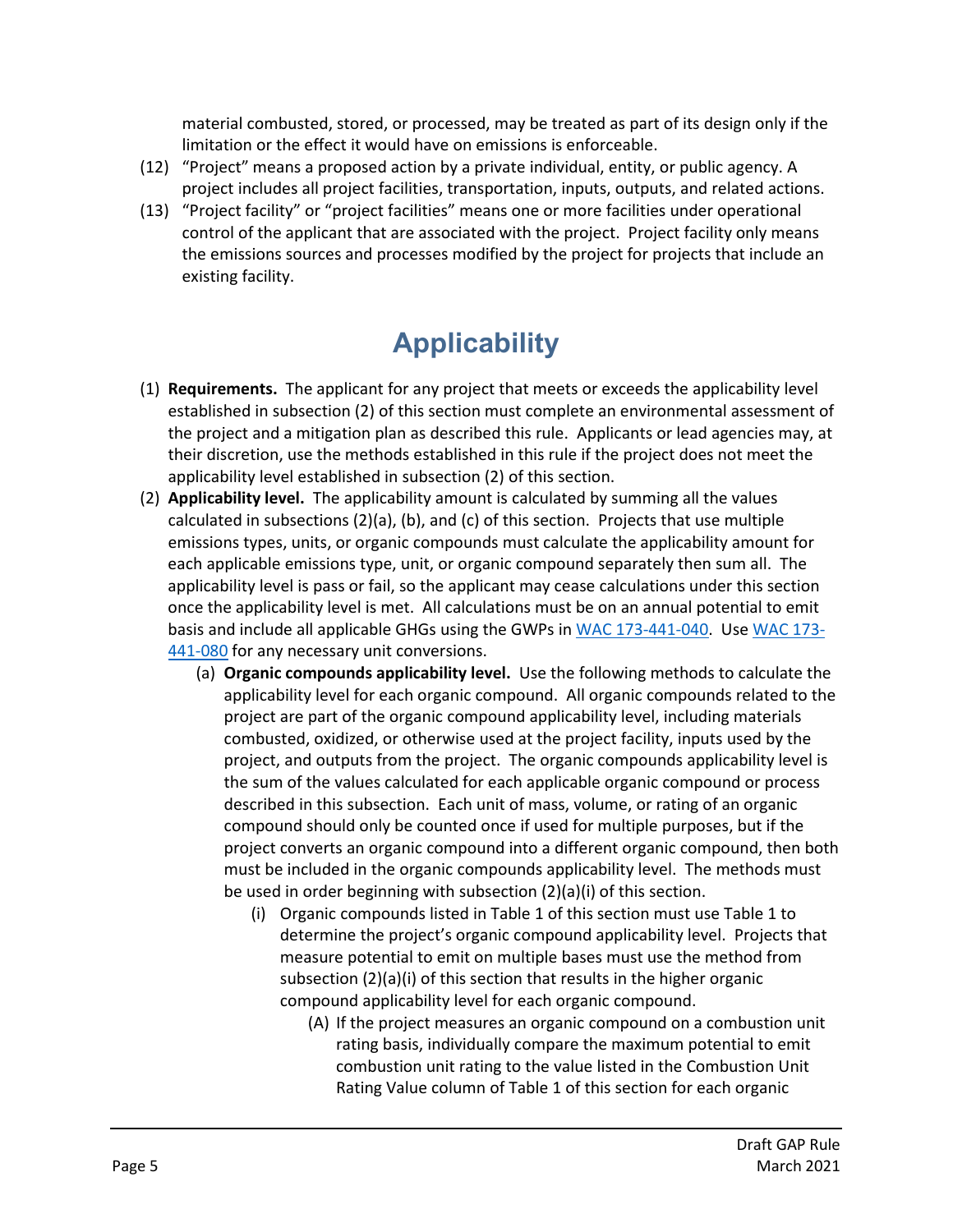compound. Different potential to emit combustion unit ratings may be used for the same combustion unit if its different organic compounds have different limits for the combustion unit. Divide the project's potential to emit combustion unit rating by the applicable value in the Combustion Unit Rating Value column of Table 1 of this section. The result will be a percentage of the organic compound applicability level.

- (B) If the project measures an organic compound on a mass or volume basis, individually compare the maximum potential to emit annual mass or volume to the value listed in the Mass or Volume Value column of Table 1 of this section for each organic compound. Calculations may sum all masses or volumes for a given organic compound before or after comparison to the table value. Divide the project's potential to emit annual mass or volume by the applicable value in the Mass or Volume Value column of Table 1 of this section. The result will be a percentage of the organic compound applicability level.
- (C) Projects that result in a potential infrastructure expansion, such as increasing the capacity of a pipeline moving organic compounds, must use the maximum potential to emit infrastructure volume and flow rate attributable to the project to calculate a maximum potential to emit annual mass or volume. This only applies if the capacity to move a volume or mass of an organic compound is increased and does not apply to moving the same capacity to new locations or replacing existing infrastructure in a way that does not increase capacity. Use the maximum potential to emit annual mass or volume to complete calculations described in subsection  $(2)(a)(i)(B)$  of this section.
- (ii) Organic compounds not listed in Table 1 of this section must use one of the following methods to determine the project's organic compound applicability level.
	- (A) For combustible organic compounds calculate  $CO<sub>2</sub>$  emissions using the organic compound's measured or literature derived carbon content. Multiply the maximum projected annual mass of the organic compound by the decimal fraction of the average carbon content of the organic compound. Multiply this value by 44/12 and convert the mass into units of metric tons  $CO<sub>2</sub>$  per year. Multiply this value by 1.02 to account for methane and nitrous oxide emissions to convert into metric tons CO<sub>2</sub>e per year.
	- (B) For non-combustible organic compounds or combustible organic compounds without a known carbon content, use the methods from 40 CFR Part 98 as adopted in [WAC 173-441-120.](https://apps.leg.wa.gov/wac/default.aspx?cite=173-441-120)
	- (C) Divide the sum of all GHG emissions calculated using these methodologies (metric tons  $CO<sub>2</sub>e/year$ ) by ten thousand metric tons  $CO<sub>2</sub>e$ . The result will be a percentage of the organic compounds applicability level.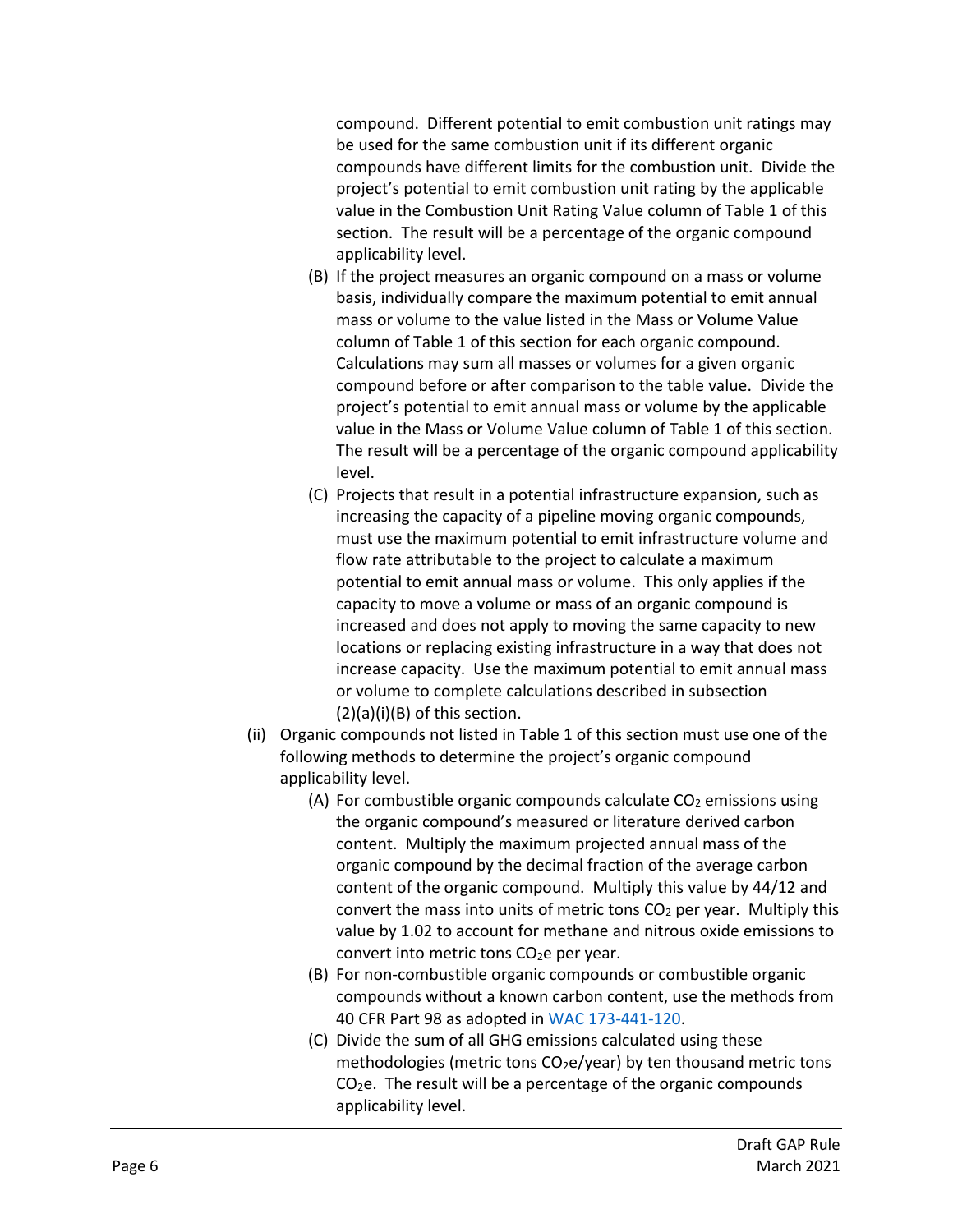- (b) **Purchased electricity applicability level.** Use the following method to calculate the applicability level for purchased electricity.
	- (i) Use [WAC 173-444-040\(4\)](https://apps.leg.wa.gov/wac/default.aspx?cite=173-444&full=true#173-444-040) Equation 4 to calculate GHG emissions from purchased electricity.
	- (ii) Use total maximum projected annual purchased electricity (MWh/calendar year) for the project as the total electricity subject to this method, MWh/calendar year (Unspecified Electricity in Equation 4).
	- (iii) Divide the total of all GHG emissions calculated using the unspecified electricity methodology, metric tons  $CO<sub>2</sub>e$ /year (unspecified in Equation 4)by ten thousand metric tons  $CO<sub>2</sub>e$ . The result will be a percentage of the purchased electricity applicability level.
- (c) **Process emissions applicability level.** Calculate any remaining eligible noncombustion and non-purchased electricity GHG emissions for the project using the calculation methods i[n WAC 173-441-120.](https://apps.leg.wa.gov/wac/default.aspx?cite=173-441-120)
	- (i) The process emissions applicability level only applies to GHG emissions at project facilities.
	- (ii) GHG emissions from 40 CFR Part 98 Subparts C, D, LL, MM, NN, RR, and UU as adopted in [WAC 173-441-120](https://apps.leg.wa.gov/wac/default.aspx?cite=173-441-120) are exempt from calculations under subsections (2)(c) of this section. GHG emissions included in other subparts from combustion and other processes already calculated in subsections (2)(a) or (b) are also exempt.
	- (iii) Divide the total of all GHG emissions calculated using this methodology (metric tons  $CO<sub>2</sub>e/year$ ) by ten thousand metric tons  $CO<sub>2</sub>e$ . The result will be a percentage of the process emissions applicability level.

|                   |                |                | <b>Combustion</b>  |                    |                 |
|-------------------|----------------|----------------|--------------------|--------------------|-----------------|
|                   | <b>Mass or</b> | <b>Mass or</b> | <b>Unit Rating</b> |                    |                 |
| Organic           | Volume         | Volume         | <b>Value</b>       |                    |                 |
| Compound          | Value          | <b>Units</b>   | (mmBTU)            | Category           | <b>Biogenic</b> |
|                   |                | standard       |                    |                    |                 |
| Natural Gas       | 183,000,000    | cubic foot     | 21.2               | Natural gas        | No              |
| Anthracite        | 3,800          | short tons     | 10.8               | Coal and coke      | No              |
| <b>Bituminous</b> | 4,200          | short tons     | 12.1               | Coal and coke      | No              |
| Coal Coke         | 3,500          | short tons     | 9.9                | Coal and coke      | No              |
| <b>Coal Mixed</b> | 4,000          | short tons     | 11.8               | Coal and coke      | No              |
| Lignite           | 7,100          | short tons     | 11.5               | Coal and coke      | No              |
| Subbituminous     | 5,900          | short tons     | 11.6               | Coal and coke      | No              |
| Asphalt and       |                |                |                    |                    |                 |
| Road Oil          | 837,000        | gallons        | 14.9               | Petroleum products | No              |
| Aviation          |                |                |                    |                    |                 |
| Gasoline          | 1,190,000      | gallons        | 16.3               | Petroleum products | No              |
| <b>Butane</b>     | 1,490,000      | gallons        | 17.4               | Petroleum products | No              |

|  | <b>Table 1: Applicability Values for Organic Compounds</b> |  |  |  |
|--|------------------------------------------------------------|--|--|--|
|--|------------------------------------------------------------|--|--|--|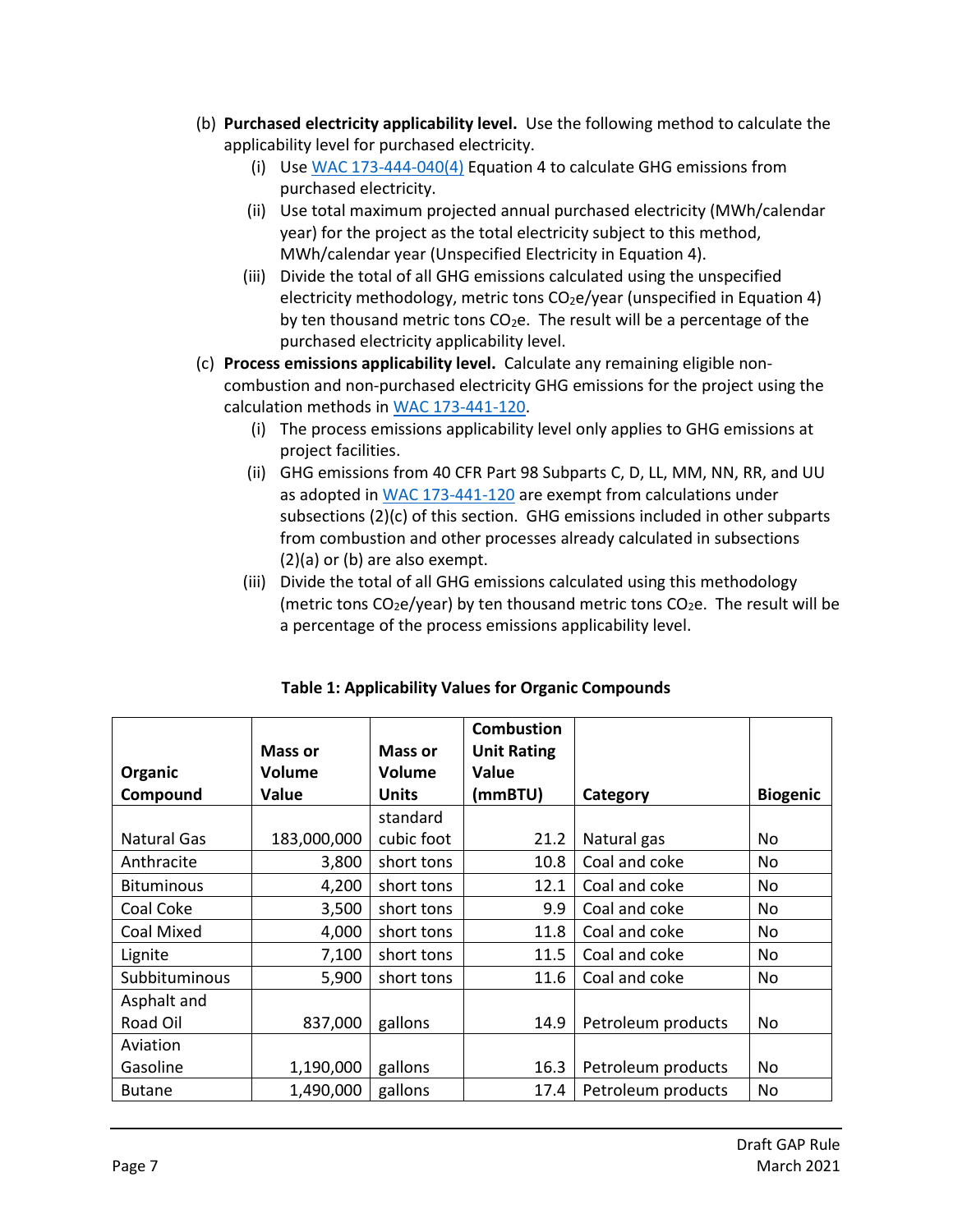| <b>Butylene</b>       | 1,370,000   | gallons    |           | 16.4 | Petroleum products | No            |
|-----------------------|-------------|------------|-----------|------|--------------------|---------------|
| Crude Oil             | 968,000     | gallons    |           | 15.1 | Petroleum products | No            |
| <b>DIPE</b>           | 1,400,000   | gallons    | <b>NA</b> |      | Petroleum products | No            |
| Distillate Fuel Oil   |             |            |           |      |                    |               |
| No. 1                 | 978,000     | gallons    |           | 15.4 | Petroleum products | No            |
| Distillate Fuel Oil   |             |            |           |      |                    |               |
| No. 2 (Diesel)        | 912,000     | gallons    |           | 15.2 | Petroleum products | No            |
| Distillate Fuel Oil   |             |            |           |      |                    |               |
| No. 4                 | 909,000     | gallons    |           | 15   | Petroleum products | No            |
| <b>ETBE</b>           | 1,370,000   | gallons    | <b>NA</b> |      | Petroleum products | No            |
| Ethane                | 2,450,000   | gallons    |           | 18.9 | Petroleum products | No            |
| Ethanol               | 1,730,000   | gallons    |           | 16.5 | Petroleum products | No            |
| Ethylene              | 2,600,000   | gallons    |           | 17.1 | Petroleum products | No            |
|                       |             | standard   |           |      |                    |               |
| <b>Fuel Gas</b>       | 120,000,000 | cubic foot |           | 19.1 | Petroleum products | No            |
| Gasoline              | 1,110,000   | gallons    |           | 16   | Petroleum products | No            |
| <b>GTBA</b>           | 1,400,000   | gallons    | <b>NA</b> |      | Petroleum products | No            |
| <b>Heavy Gas Oils</b> | 898,000     | gallons    |           | 15   | Petroleum products | No            |
| Isobutane             | 1,540,000   | gallons    |           | 17.4 | Petroleum products | No            |
| Isobutylene           | 1,400,000   | gallons    |           | 16.4 | Petroleum products | No            |
| Jet Fuel              | 1,020,000   | gallons    |           | 15.6 | Petroleum products | $\mathsf{No}$ |
| Kerosene              | 981,000     | gallons    |           | 15   | Petroleum products | No            |
| Liquefied             |             |            |           |      |                    |               |
| Petroleum             |             |            |           |      |                    |               |
| Gases (LPG)           | 1,750,000   | gallons    |           | 18.3 | Petroleum products | No            |
| Lubricants            | 931,000     | gallons    |           | 15.2 | Petroleum products | No            |
| Methanol              | 2,400,000   | gallons    | <b>NA</b> |      | Petroleum products | No            |
| <b>MTBE</b>           | 1,420,000   | gallons    | <b>NA</b> |      | Petroleum products | No            |
| Naphtha (<401         |             |            |           |      |                    |               |
| $\degree$ F)          | 1,170,000   | gallons    |           | 16.6 | Petroleum products | No            |
| Naphthas (< 401       |             |            |           |      |                    |               |
| $\degree$ F)          | 1,170,000   | gallons    |           | 16.6 | Petroleum products | No            |
| Natural Gasoline      | 1,350,000   | gallons    |           | 16.8 | Petroleum products | No            |
| Other Oil (>401       |             |            |           |      |                    |               |
| $\degree$ F)          | 940,000     | gallons    |           | 14.8 | Petroleum products | No            |
| Other Oils (>         |             |            |           |      |                    |               |
| 401 °F)               | 943,000     | gallons    |           | 14.8 | Petroleum products | No            |
| <b>Pentanes Plus</b>  | 1,290,000   | gallons    |           | 16.1 | Petroleum products | No            |
| Petrochemical         |             |            |           |      |                    |               |
| Feedstocks            | 1,120,000   | gallons    |           | 15.9 | Petroleum products | No            |
| Petroleum Coke        | 681,000     | gallons    |           | 22   | Petroleum products | No            |
| Petroleum Coke        | 3,200       | short tons |           | 22   | Petroleum products | No            |
| Propane               | 1,740,000   | gallons    |           | 17.9 | Petroleum products | No            |